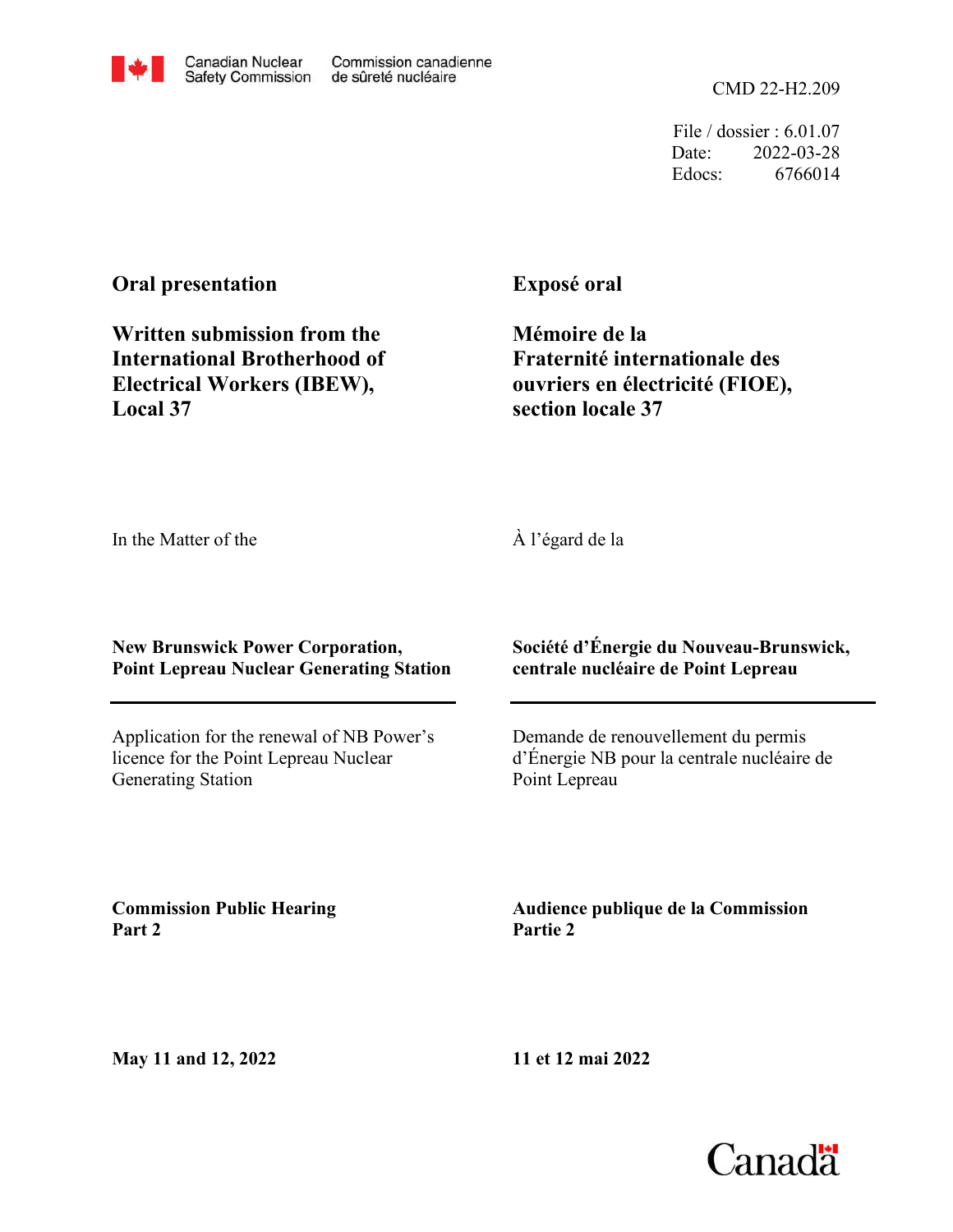**International Brotherhood** of Electrical Workers



Fraternité internationale des ouvriers en électricité

March 28, 2022

Senior Tribunal Officer, Secretariat Canadian Nuclear Safety Commission 280 Slater Street, P.O. Box 1046, Station B Ottawa, ON KlP 5S9

#### **IBEW Local 37 Submission to the Canadian Nuclear Safety Commission (CNSC) regarding NB Power's application for a twenty five-year renewal of its Nuclear Power Reactor Operating License for the Point Lepreau Nuclear Generating Station.**

Dear Members of the Commission:

The International Brotherhood of Electrical Workers (IBEW), Local 37, conditionally supports NB Power's application for the renewal of its Nuclear Power Reactor Operating License for the Point Lepreau Nuclear Generating Station (PLNGS).

#### **Background**

The IBEW is the largest union of electrical workers in the world, with over 700,000 members. Recognized as one of the most progressive unions, and the founding principle of the IBEW was safety, and today the safety of our members and the public remains our number one priority. And we continue to take pride in improving the lives of our members, their families, and the communities in which they live.

Our international union has extensive experience representing workers in North America's nuclear industry. Approximately 15,000 IBEW members are directly employed to operate, maintain, and provide support at 69 operating nuclear reactors in the United States and Canada. An additional 70,000 IBEW members are regularly involved as temporary contractors or vender specialty crews to provide service and maintenance to the North American fleet of reactors. The IBEW has staff devoted to nuclear matters, and each year hosts a Nuclear Conference so that IBEW members in the nuclear industry can share operating experience and best practices.

In New Brunswick, IBEW Local 37 represents 93% of NB Power's 2700 employees and they are engaged in all aspects of the utility's operation. This includes representing 94% of all NB Power employees working at PLNGS. IBEW has been representing members at PLNGS since the plant began operating in 1983.

138 Neill Street • Fredericton, NB • Canada E3A 2Z6 1-877-437-0037 / 506-455-0037 · Fax: 1-800-723-1226 / 506-450-4944 info@ibew37.com • www.ibew37.com

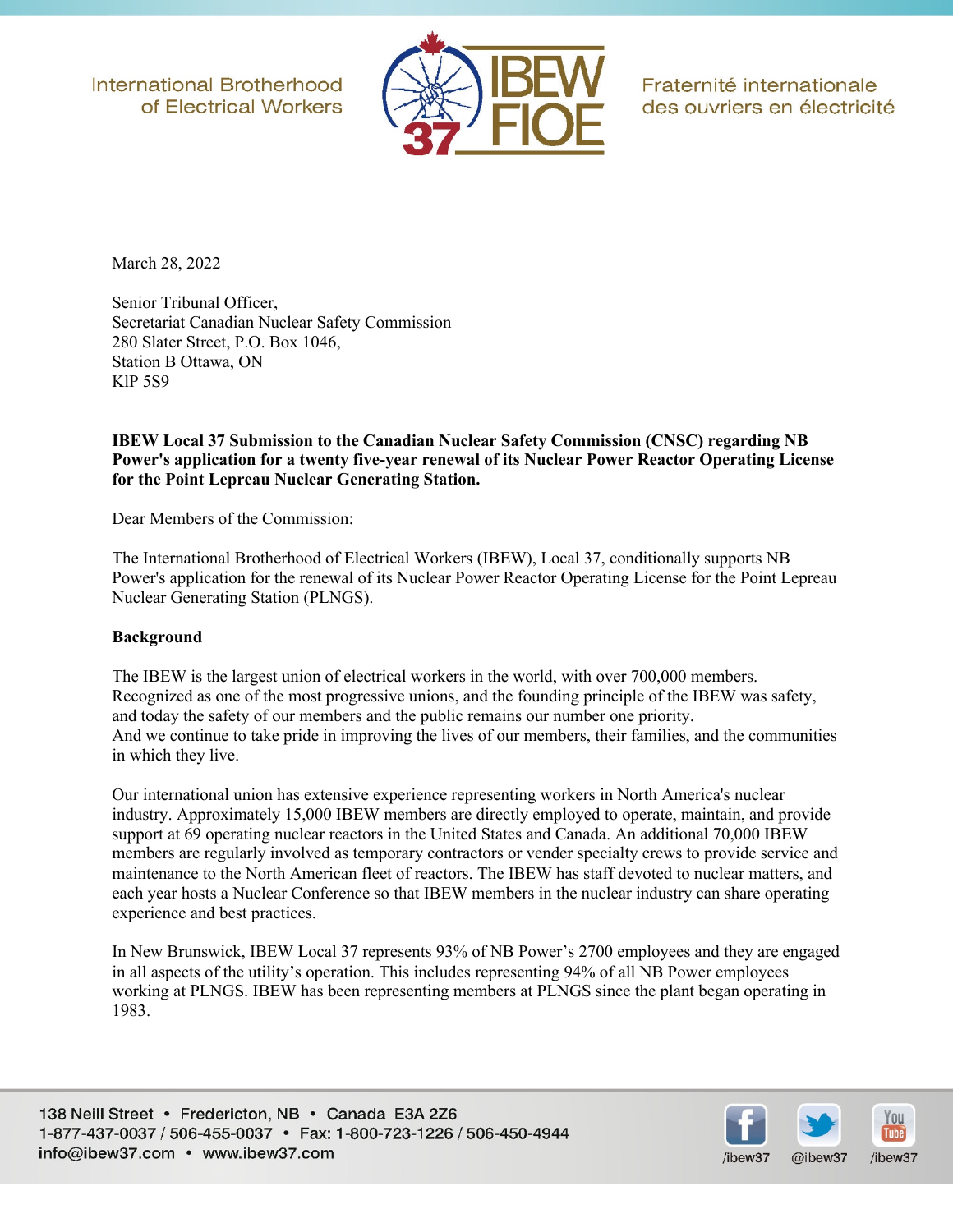Work in the nuclear industry is extremely complex, requiring significant skill sets. Our members working at PLNGS are highly skilled and experienced and have a significant impact on ensuring the safe and effective operation of the Station. In addition, NB Power consistently places the safety of the public and their employees first. The company has invested in a high level of education and training for their employees to ensure PLNGS operates safely and reliably. Many of them live with their families in communities near the Station which demonstrates their confidence in the safety of the facility.

#### **Our support for the license renewal is based on the following:**

- The CNSC staff conclusion that NB Power is qualified to carry out the activities authorized by the license (as per subsection 24(4) of the Nuclear Safety and Control Act (NSCA)
- The CNSC staff conclusion that "NB Power has adequate provisions for the protection of the environment, the health and safety of persons and the maintenance of national security and measures required to implement international obligations to which Canada has agreed."
- The CNSC staff recommendations for the Commission to:
	- "Accept CNSC staff conclusions and recommendations presented"
	- "Exercise its authority under the NSCA to renew the license to authorize NB Power to continue to operate the Point Lepreau NGS."
- We believe that the plant has a strong focus on equipment reliability which ensures the long-term operation of the Station.
- PLNGS consistently meets or exceeds the CNSC's licensing conditions and all safety requirements.
- PLNGS was recognized in 2019 for improved performance by the World Association of Nuclear Operators (WANO). Its current rating is consistent with strong performing Stations throughout the nuclear industry.
- NB Power has dedicated considerable time, effort, and resources into understanding nuclear industry operating experience and have implemented a number of programs to assure employees and the public that the plant operates safely. These programs include:
	- Enhanced standby generation
	- Continued work on the Severe Accident Management Guidelines
	- Improvements to the fire protection program
- Feedback and work experience of IBEW members who participate in the operation and maintenance of the facility on a day-to-day basis. Our members have the required skills to operate and maintain the Station and they work constantly to improve their education and training.
- Nuclear energy is a practical, low carbon, and economic base-load source of electricity that does not pollute the air, nor produce carbon dioxide.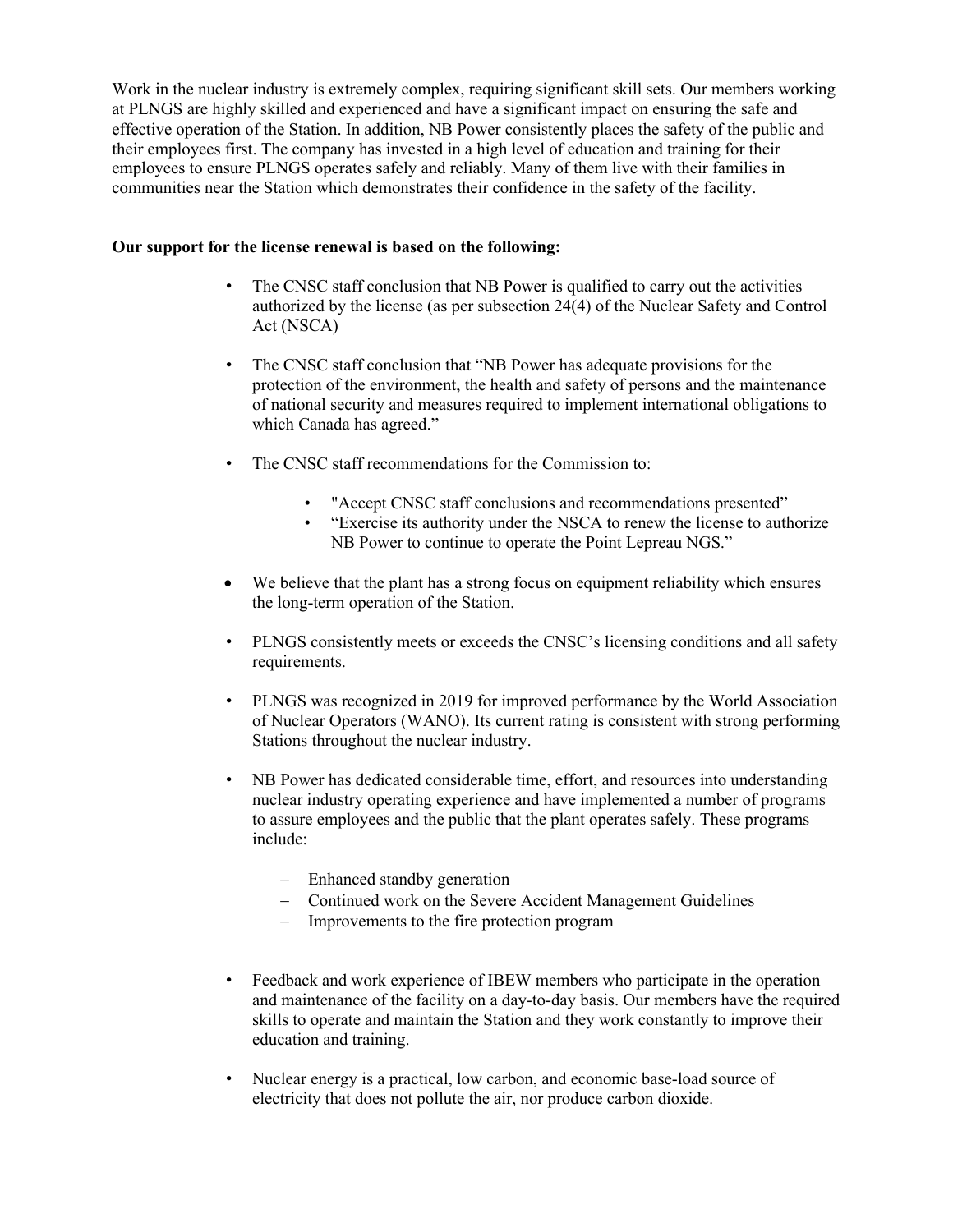The positive working relationship we have forged with NB Power over the past four decades.

I'd like to share Local 37's observations of how some key initiatives and cooperative effort have been put into action to protect and support the health and safety of workers and surrounding communities, and how assurances are made to the public that PLNGS is reliable and operating safely.

## **IBEW Code of Excellence**

Local 37 developed and implemented a peer-delivered training program (2017) for all members on the IBEW's Code of Excellence Program (COE). The COE is a commitment to hard work and integrity that sets our members apart in the workplace. At its core are five shared values that we describe using the acronym "SPARQ": Safety, Professionalism, Accountability, Relationships and Quality. We engaged our members in multiple focus groups, and they describe these shared values as follows:

- *Safety-* we are committed to having the safest possible workplace.
- *Professionalism*  we take pride in or work through unsurpassed professionalism, the best work ethic, and the highest standards.
- *Accountability-* we are accountable to one another to support each other's success at work.
- *Relationships*  we are committed to building positive working relationships because they are key to supportive and respectful workplaces.
- *Quality-* we are committed to bringing our best to work every day in order to deliver the highest quality work possible.

NB Power fully supports the COE program and as indicated in our collective agreement where they have agreed to allow time during working hours to deliver Code of Excellence training to all unionized employees. We are currently in the process of updating the presentation and will provide training to all members who have not yet received it. We will also have provisions to offer refresher training to members who already received it.

#### **Shared Commitment to Safety**

Local 37's long history of working with NB Power has led to a strong, positive working relationship where we share a commitment to safety.

In 2013, the leadership of both IBEW Local 37 and NB Power formally renewed our shared commitment to safety by developing the "Shared Safety Commitment Document" which has been adopted company wide. It is a formal commitment to work together to prevent accidents and injuries and is used in workers' annual performance appraisals.

In 2021, as part of a regular review process, the document was updated by an IBEW/NB Power committee that worked together to look for opportunities to help focus on being proactive and preventative. Following are the six key responsibilities of the revised Shared Commitment Document, which was signed on September 7, 2021: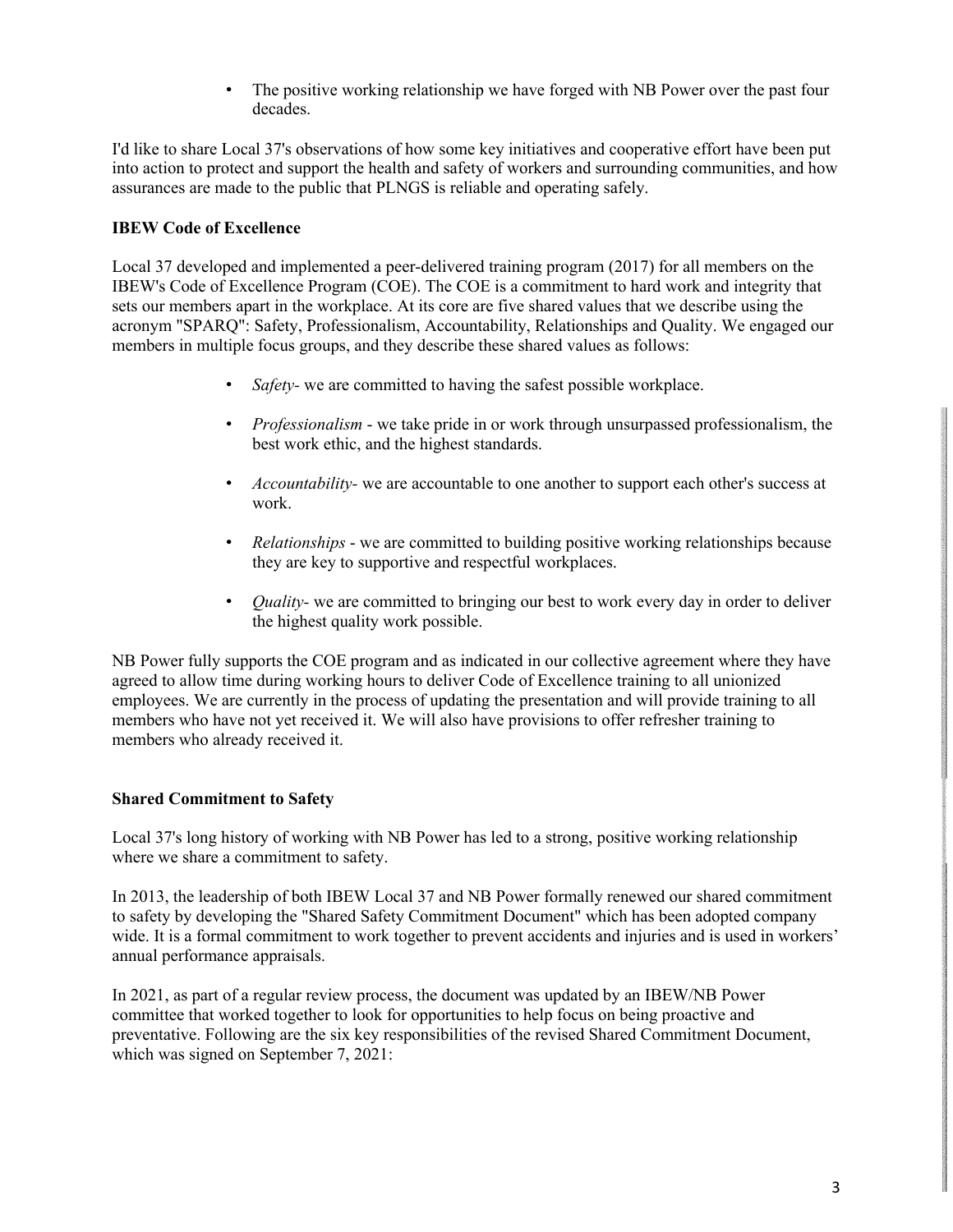*NB Power and IBEW Local 37 are working together to enhance our workplace safety and its culture. Together, we can prevent accidents and injuries.*

*We share these commitments.*

*WE WILL ALWAYS:*

## *PLAN SAFETY INTO OUR WORK*

*Prevent accidents by making sure safety controls are planned into every job we do. Before starting any work assess and inspect our work location to spot safety hazards and control or fix them to minimize risk. All employees will be given the information they need to be safe.* 

## *FOLLOW THE RULES*

*Avoid hazards by knowing and following all safety policies, practices, and procedures.* 

## *BE A LEADER IN SAFETY*

*Everyone can lead by example by working safely to prevent accidents and injuries. A safe workplace culture requires enough time, people, tools, knowledge, and resources to do the job safely. This includes taking the necessary time to be mindful and manage distractions.*

## *REPORT SO WE CAN ALL GET BETTER*

*Report safety incidents and near misses right away. Sharing the facts ensures everyone is safer next time.* 

## *HAVE COURAGE*

*Speak up when you see potential dangers. Get involved if you believe someone is unfit for work or not trained for a task. Always give, encourage, and accept feedback.*

#### *SAY NO TO UNSAFE WORK*

*It's your legal right, and our expectation, that you refuse unsafe work. All jobs are planned with safety in mind. If you aren't sure, don't guess. Stop the work and ask your supervisor.*

We're very proud that our efforts with NB Power continue to support the safe operation of PLNGS and the health and safety of the employees, the public, and the environment. As well, many of our NB Power workplaces, including PLNGS, have achieved significant milestones of operation without incurring a losttime injury. Point Lepreau is a recognized leader in workplace safety, and it remains the number priority. It's decades-long safety record clearly demonstrates that the Station continues to operate at the highest levels of safety and environmental protection. And it is because of the workers' commitment to learning, training, and excellence in everything they do that the Station has exceeded two-million person hours without a lost-time accident on several occasions.

## **Radiological Safety**

I'm very pleased that in addition to conventional safety, radiological safety is incorporated into all areas of planning and is repeatedly emphasized during the plan of day, work group meetings, and pre-job briefings.

There is a high level of Radiation Protection training provided to contractors and Station staff with many trained to the advanced "Yellow" and "Green" level of Radiation Protection. The Radiation Protection and Health Physics department staff are readily available and accessible to employees and contractors to provide advice and assistance on radiation protection practices and dosimetry so that work can be completed safely in accordance with ALARA ("as low as reasonably achievable") principles. Radiation dose remains well below the regulatory limit.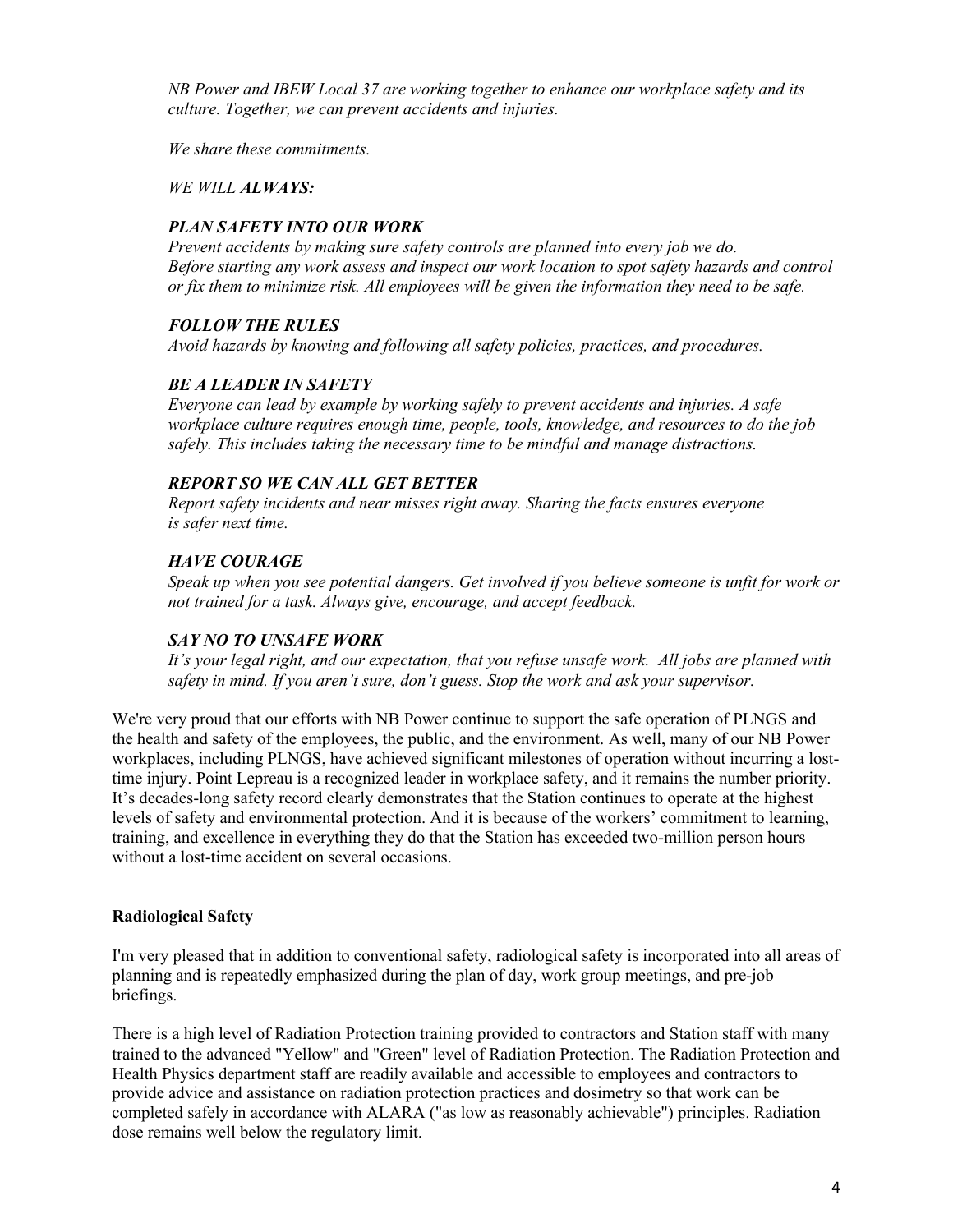Protection Assistants and Protection Companions work with supervisors, contractors, and employees to ensure safety practices are followed. Monthly safety statistics are provided to our union, and we are kept apprised of any emerging safety concerns.

#### **Onsite Emergency Response Team (ERT) and nuclear emergency preparedness**

Emergency preparedness is part of the culture as PLNGS and includes conducting preventive activities and practice drills on a regular basis. Since 2011, NB Power Nuclear has had a full-time, onsite ERT in place to act as first response to fire, chemical, radiological, or medical emergencies. The ERT is comprised of IBEW members who are involved in a continuous training program to maintain and enhance their ability to respond to emergencies.

In addition, emergency response preparedness and response plans are tested regularly, including fullscale, multi-jurisdiction exercises. The most recent exercise, "Synergy Challenge 2021", was held in October 2021. This two-day event, with over 1000 participants tested the preparedness of PLNGS, NB Power, government and non-government organizations and agencies to respond to a simulated nuclear emergency initiated by a cyber-attack on the power grid. The successful exercise demonstrated the ability to respond to a highly unlikely nuclear emergency.

#### **Joint Health & Safety Committee (JHSC) / Labour Management Committee**

IBEW Local 37 has many members participating in monthly Joint Health & Safety Committee and Labour Management Committee meetings onsite at PLNGS. These committees are a collaboration of IBEW members working at PLNGS, as well as management representatives. These committees have been very effective in assuring that any issues, whether related to health, safety or otherwise are identified and handled as quickly and effectively as possible.

IBEW Local 37 and NB Power have also been holding a monthly Corporate Safety meeting for over 25 years. These meetings are primarily focused on addressing issues and ways to improve safety culture.

In addition, the leadership teams of both IBEW Local 37 and NB Power meet quarterly to bring up labour and safety issues that may remain unresolved at the local level.

#### **Community/ Public/ Shareholder/ Rightsholder Engagement**

Looking outside of the work site, many IBEW members working at PLNGS support a variety of NB Power activities that engage communities, the public, and Aboriginal rights holders. The activities help improve lives, protect the environment, celebrate culture, encourage education, and build healthy communities in areas adjacent to the Station.

Indigenous peoples and communities are very important to both NB Power and IBEW and PLNGS is committed to maintaining and growing their relationships with them, placing a focus on those that have indicated an interest in their nuclear operations.

NB Power is committed to keeping its stakeholders informed and earning their trust. The company maintains an active public information program that our members are involved with regarding the operation of PLNGS. This program is designed to ensure that timely information about the operation and activities of the Station is communicated in an open and transparent way.

This past December, NB Power hosted a virtual information session about the safe and reliable operation of PLNGS and its license renewal application. And most recently, they hosted three public, in-person information sessions in March. Local 37 members were significantly involved in all of these activities.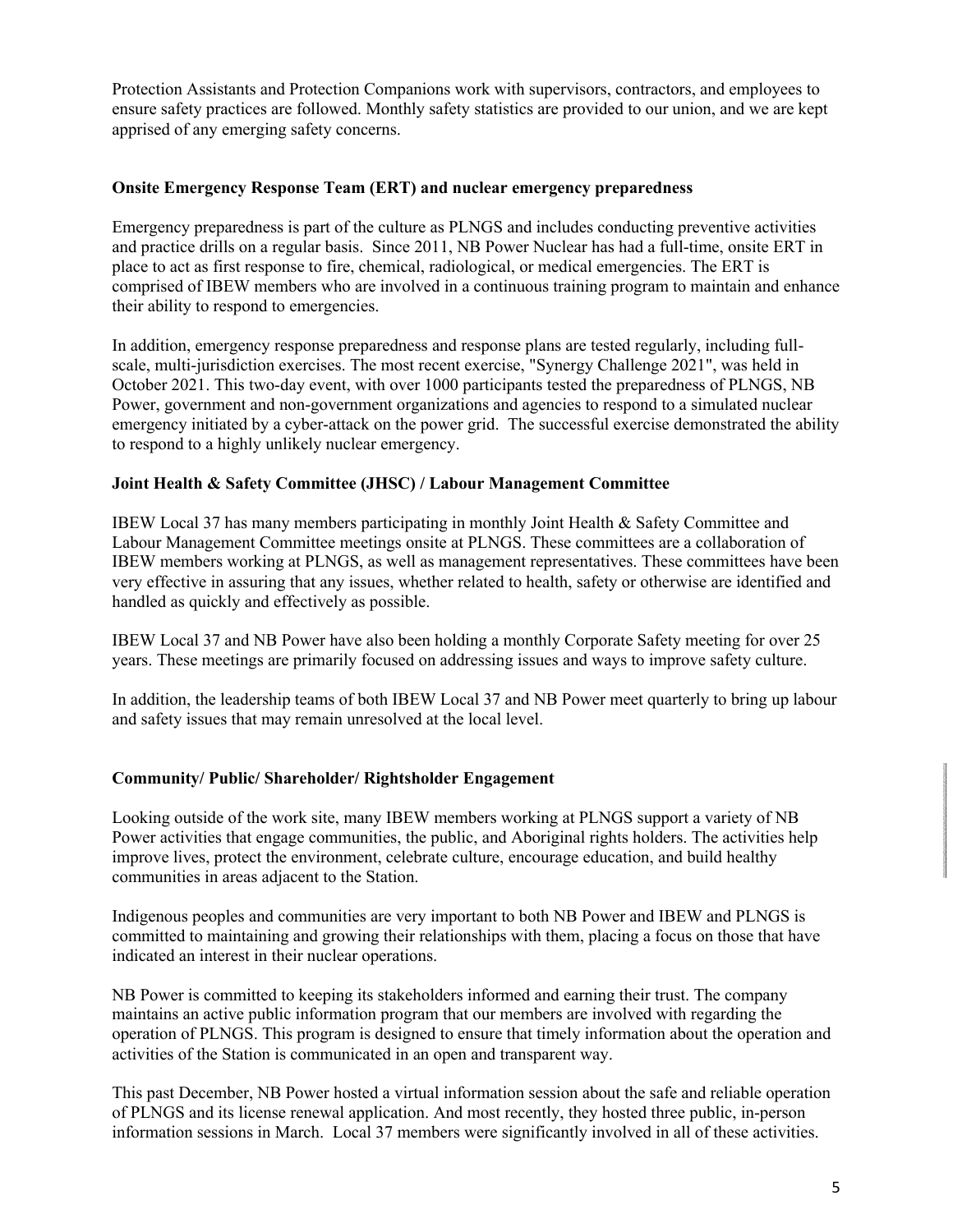#### **General Comments**

- PLNGS and its employees play an important role within the environment, economy, and social fabric of New Brunswick.
- The public can trust that the IBEW members working at PLNGS have the highest level of training, experience, and expertise to ensure that safe and reliable operation will continue.
- The Station remains a vital source of base-load generation which supplies more than one-third of the electricity used in the province, without emitting carbon dioxide or other atmospheric pollutants during operation. It is a key contributor to the province's clean energy mix today and will be well into the future.
- The existence of PLNGS also supports a variety of post-secondary education programs at the University of New Brunswick and the New Brunswick Community College, and regularly provides work-term employment opportunities for students at both institutions.
- PLNGS is key source of employment in New Brunswick, employing over 900 employees directly, and a larger number of indirect and induced jobs within the region. These employees contribute significantly throughout southern New Brunswick, both through economic activity and by participating as members of their communities.
- Point Lepreau employees generously support local community organizations through volunteer efforts and contributions.

## **Conclusion**

IBEW Local 37 believes that NB Power has established, and continues to promote, a positive health and safety culture, and we are pleased to be a part of that culture's growth and success. Our members are always able to provide input for enhanced safety measures that ensure continued improvements for the safe operation of PLNGS.

It is our opinion that the Station will continue to operate in a safe manner that is in full compliance with NB Power's nuclear power reactor operating license, and with great care for the environment, and surrounding communities. NB Power consistently places the safety of the public and their employees first. They have invested in a high level of training for their employees to ensure PLNGS operates safely and reliably. They believe in open, honest communication which has created an atmosphere where employees can freely identify issues and concerns.

**In conclusion, IBEW Local 37 has no concerns from a safety, technical, or equipment standpoint for a lengthy renewal period. And although we support NB Power's application for the renewal of its license for PLNGS, we do wish to share our concern that the length requested would not allow for the regular opportunity for our members to engage in a formal process to provide comment to the CNSC.**

**We recognize that the union currently has regular meetings with NB Power, however, we would like to maintain the formal opportunity to interact with the CNSC, since we cannot predict the future.**

**Therefore, our support for a lengthy renewal period is conditional on having the assurances in place that there will be provisions to allow for a tri-partite review and consultation process for the union, the licensee, and the CNSC, and that it would occur on a regular basis.**